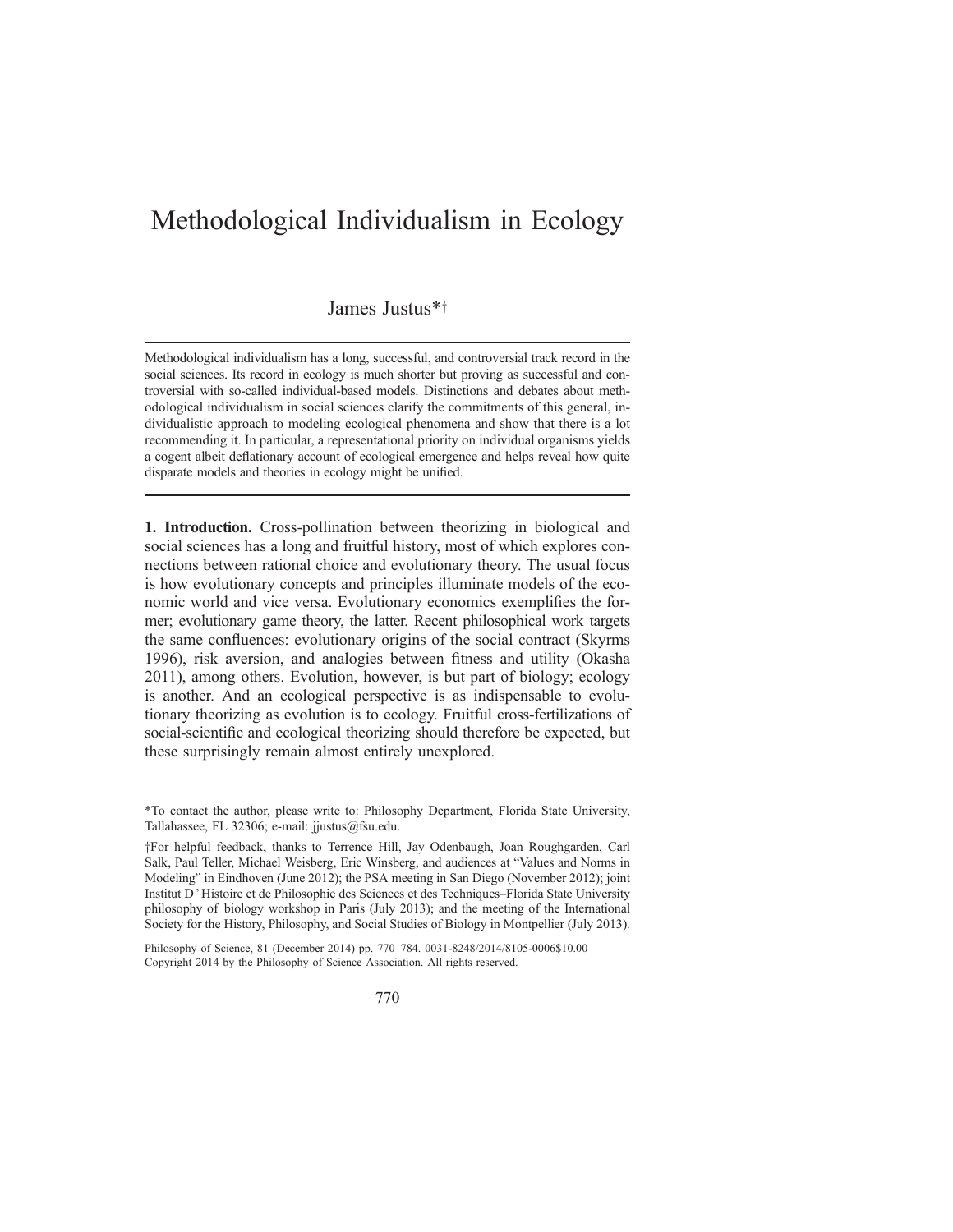Connections between methodological individualism (MI) and individualbased modeling are part of that untold story. In the social sciences MI constitutes a constraint on how social phenomena should be conceptualized and represented. It means different things to different thinkers, but privileging individuals in explanations, representations, and theories of higher-level phenomena is a common denominator (Heath 2010). In ecology, MI finds clear expression in a new modeling strategy: individual-based modeling (see Grimm and Railsback 2005). Just as expected utility calculations and actions of individual agents constitute the preferred level of analysis according to MI in social sciences, behaviors and physiologies of individual organisms function similarly for individual-based ecological models (IBMs). Describing and defending this analogy is this paper's first task. Evaluating how much light it sheds is the second. Debates about MI in the social sciences reveal important insights about how individual-based ecological modeling should be understood. For example, when properly construed, MI need not commit to population- or community-level properties ontologically reducing to individual-level properties, or any metaphysical view about what marks the "real." MI does require explanatory and representational priority on individuals, and the rationale underlying this requirement buttresses the role of IBMs in ecological theorizing.

Section 2 describes significant differences between classical and individualbased ecological modeling. Section 3 considers confusions about what MI involves and the particular way MI aligns with reductionism. Sections 4 and 5 clarify how a representational priority on individuals yields a cogent albeit deflationary account of ecological emergence and can underpin the unification of disparate models and theories in ecology.

2. Classical versus Individual-Based Ecological Modeling. Almost every introduction to ecological modeling begins with the canonical Lotka-Volterra one-predator, one-prey community model:

$$
\frac{dV}{dt} = \text{[prey growth rate]} - \text{[capture rate of prey per predator]}P, \qquad (1a)
$$

$$
\frac{dP}{dt} = \text{[predator births per capture]} P - \text{[predator death rate]}, \quad (1b)
$$

where  $V$  and  $P$  designate prey and predator abundances, respectively. Besides the pedagogical virtues of starting simple before tackling more sophisticated representations, equation (1) exemplifies standard modeling strategy in ecology. Basic units are biological populations, and ecological processes such as predation and competition are typically represented with differential or difference equations at the population level. When available, information about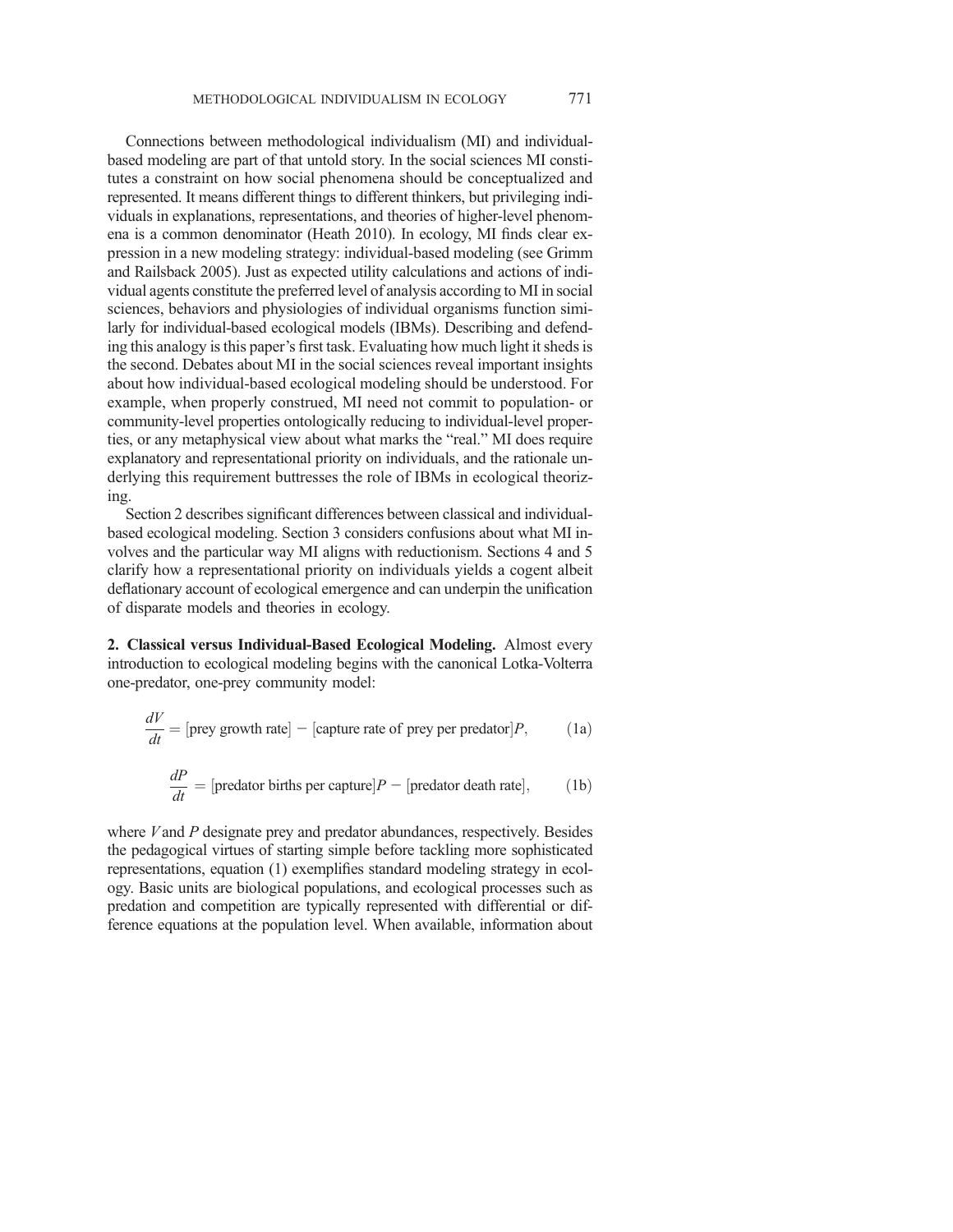properties of individual organisms is statistically aggregated into populationlevel state variables representing birth, death, capture rates, and so on. More often than not it is unavailable, in which case state variables simply abstract away from individual-level details.

The approach has several advantages. It situates ecological modeling in a mathematically precise, rigorous, and well-developed analytic framework that has proved fruitful in many sciences: dynamic systems theory. Theorems and derivational techniques within this framework constitute powerful tools for analyzing systems in other domains—classical and fluid mechanics, chemical kinetics, and many more—and are thought to do the same for ecology (see Justus 2008b). Second, abstracting from the individual level not only accommodates the relative paucity of available ecological data on individual organisms and their interrelations; it better facilitates general theorizing about population and community dynamics. Rather than become mired in sundry details about individuals, focusing on state variables seems to offer the best prospects for uncovering generalizations that hold across different configurations of individuals into populations and communities. Without the abstraction, it seems unlikely that highly regarded fruits of ecological theorizing such as the competitive exclusion principle or island biogeography theory would have been found.

Classical ecological models are typically highly idealized and unrealistic. For example, prey only die by predators consuming them and predators only increase by converting prey into births in equation (1). More sophisticated models better avoid such conspicuously unrealistic assumptions, but ignoring individuals means sacrificing maximal realism. This need not detract from the insights the models provide. Besides the tractability simplifying assumptions afford, they also help make representations of complex systems cognitively evaluable, especially in ecology (Odenbaugh 2005). Aggregating or abstracting from individual-level details also seems reasonable since organisms of a single species share most properties in virtue of that fact. It is increasingly being appreciated, however, that classical models overlook two significant drivers of ecosystem dynamics: variability between organisms, even of the same age and species, and locality of interactions, both spatially and temporally. Classical models are blind to these features; IBMs are not. This significant advantage was recognized early by supporters of IBMs: "The assumption that all individuals are equally affected by increasing population density disagrees with empirical evidence . . . and leads theoretical population biology into a blind alley" (Łomnicki 1978, 473).

Organisms rather than populations are the basic units of IBMs, and organismal behavior, development, reproduction, and interactions are represented explicitly at the level at which they occur. A set of variables represents each individual, and a set of equations represents relations between them and abiotic factors such as precipitation, temperature, and soil acidity. These vari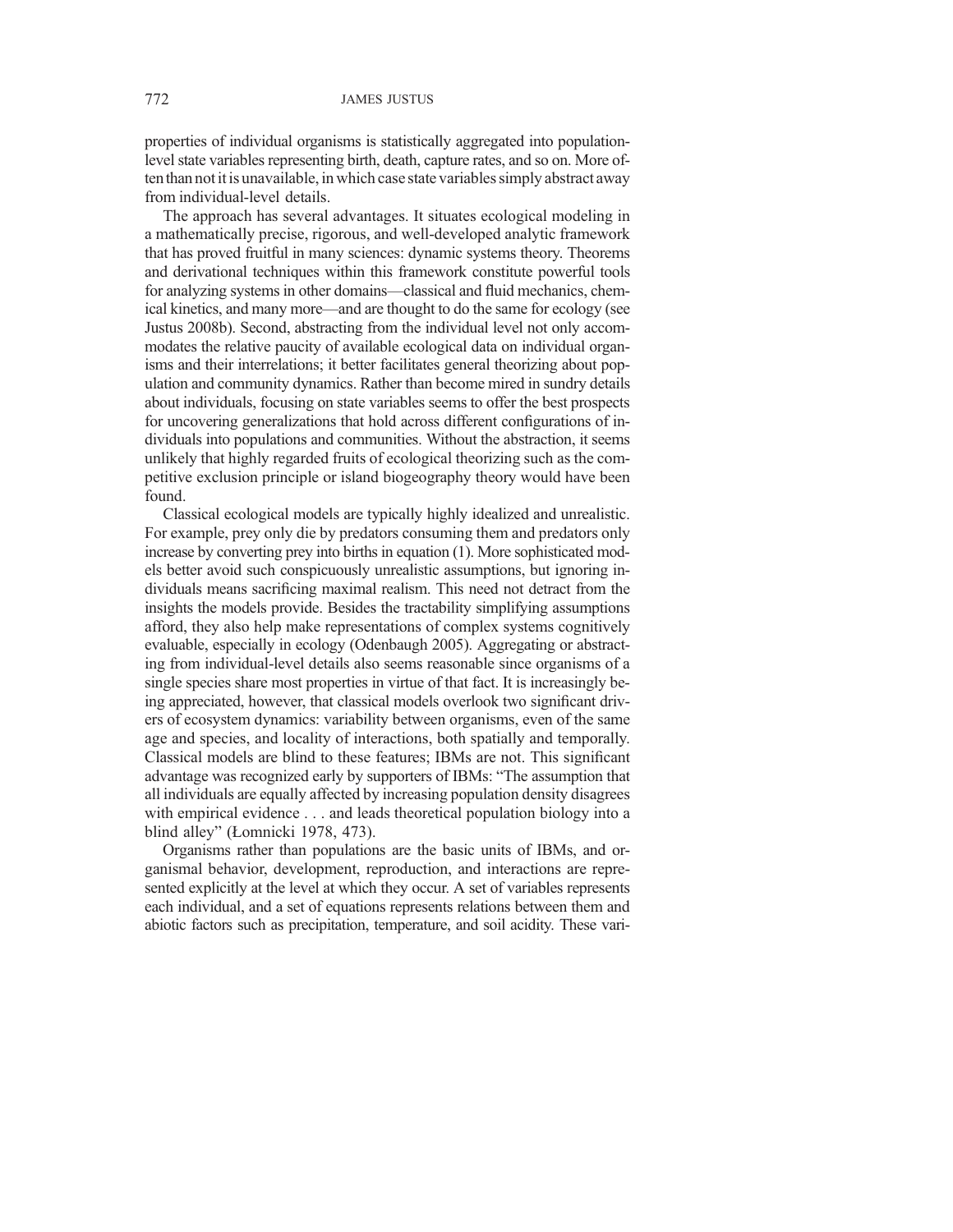ables and equations are intended to reflect the detailed physiologies and spatially specific interactions usually absent from classical models and, crucially, their variance across individuals. Biologically, organisms of a species are not created equal, and IBMs capture this important fact. And with spatial and temporal dynamics explicitly represented, the effects, for instance, of neighborhood relations and the locality of environmental gradients on overall ecosystem dynamics—these individuals of those species are adjacent to this individual, that region is sunny and dry while this one is shaded and moist, and so on—can thereby be investigated. Admittedly, this attention to detail has a cost. IBMs contain hundreds, sometimes thousands, of variables and equations linking them and are therefore analytically intractable, only solvable by simulation.

Despite this computational hurdle, some ecologists believe that integrating the individual-level information lost with state variables lends a crucial advantage to individual-based modeling. A recent comprehensive introduction to IBMs, for example, acclaims, "Individual-based models have demonstrated the potential significance of individual characteristics to population dynamics and ecosystem processes. Even in its infancy, individual-based modeling (IBM) has changed our understanding of ecological systems" (Grimm and Railsback 2005, xiii). Others are much less impressed. Roughgarden (2012) suggests, "IBMs as defined by Grimm and Railsback seem primarily applicable only to very large organisms such as vertebrates and trees, and even then might be worthwhile only for special applications where the individuals are each specifically identified, tagged and tracked."

To adjudicate this emerging controversy, a much clearer understanding is needed of the modeling strategy IBMs employ, its epistemic credentials, and its potential deficiencies. Fortunately, IBMs instantiate a general individualistic approach to representing the world labeled 'methodological individualism' (MI) that has been applied extensively and fruitfully in other sciences, particularly social sciences, and over which much ink has been spilled. Extant debates about its legitimacy offer insights about how individualbased ecological modeling should be conceptualized. But as Kincaid (1997, 13) aptly observes, debates about MI have been "long on rhetoric and short on clarity." The next section navigates through potential confusions to pinpoint the defensible sense in which IBMs realize MI.

3. Methodological Atomism, Individualisms, and Reductionism. MI is but one of numerous individualisms. Defensibly construed, it does not require ontological individualism, the idea that only individuals exist and aggregates, collections, and other wholes do not, or do not somehow exist "over and above" their individual constituents. Quine's forceful arguments notwithstanding, methodological commitments within scientific modeling, or epistemic inquiry generally, do not necessitate a particular thread in the tangle of metaphysical issues concerning ontology (see Azzouni 2004).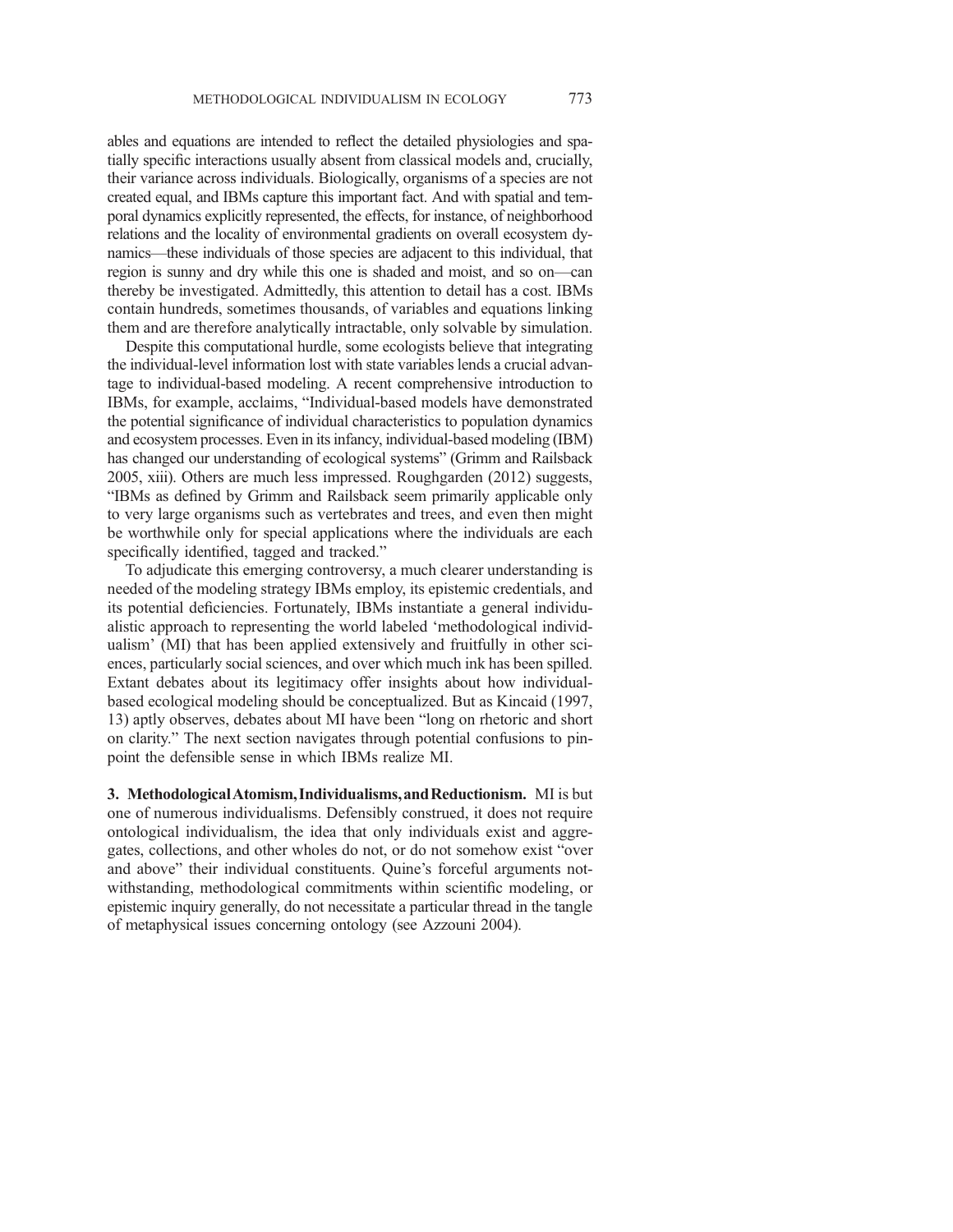Nor is MI the same as methodological atomism, the idea that wholes are only explainable by properties of individuals, not their interrelations. This view—sometimes attributed to Hobbes's account of how the civil state emerges from "solitary," presocial creatures in the state of nature (Heath 2010)—would disallow even binary, pairwise interactions invoked in microeconomics to explain macroeconomic patterns (Hoover 2010). Interactions between individuals and their environments that drive ecosystem dynamics are similarly at the core of ecological IBMs.

This inclusivity prompts a clarification and raises important issues. I will first give the clarification. Within social sciences, MI prioritizes individual properties and actions, interactions they catalyze, and ultimately the underlying intentional states motivating both. These supply the base from which all social phenomena can be accounted for according to MI. Methodological atomism is more restrictive: the origin and content of these intentions must be individualistically pure. They might arise from individual-level selective history, developmental processes, percolating quantum indeterminacy, or something entirely sui generis, but broader sociological, political, cultural, or other nonindividualistic factors are prohibited. For example, aspirations of increasing the general welfare of others or fear of societal decay, both of which reference extra-individual social factors, cannot be responsible for individuals' intentions and subsequent actions for methodological atomists. If they were, higher-level factors would contaminate the unadulterated lower-level individualistic basis that supposedly accounts for social phenomena. Similarly, interactions cannot be invoked to account for social phenomena, unless perhaps they follow trivially from the properties of individuals atomistically conceived. Invoking associative or neighborhood effects caused (even partially) by broader social dynamics is therefore disallowed.

Despite assertions from some of its critics, $\frac{1}{1}$  plausible versions of MI are unencumbered by this utterly implausible view of human psychology. Besides representing individuals explicitly, MI endeavors to represent them realistically. Social, political, and cultural factors obviously influence individuals' beliefs, intentions, and actions, and MI can correctly accommodate that fact.<sup>2</sup> The lesson is the same in individual-based ecological modeling. Properties organisms possess reflect selection histories that depend on particular

<sup>1.</sup> Sen (2009, 244), for example, endorses the characterization of MI as "all social phenomena must be accounted for in terms of what individuals think choose and do" and then says, "There have certainly been schools of thought based on individual thought, choice and action, detached from the society in which they exist" (emphasis added). Only the former defensibly characterizes MI, and it differs from and does not entail the latter.

<sup>2.</sup> Professed advocates of MI too frequently ignore these influences by uncritically endorsing unrealistic accounts of human motivation and rationality. I follow Heath (2010) in sharply distinguishing MI from such views.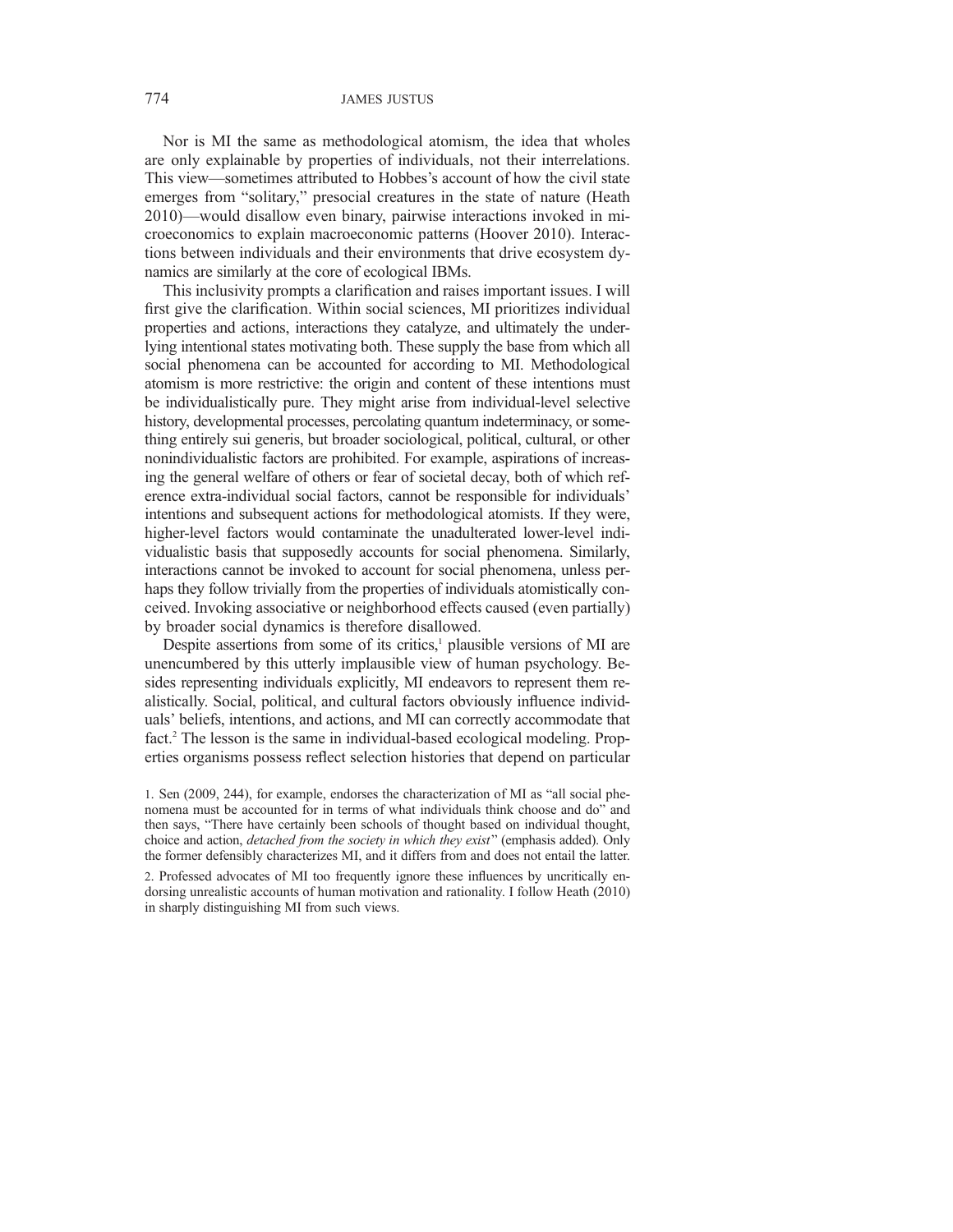past environments and fitness landscapes, both of which population dynamics influence. Physiologically onerous male traits of many species—the peacock, Irish elk, marvelous spatuletail—display the selective power of such dynamics. And apart from evolutionary considerations, ecological dynamics exhibit similar dependencies. Organisms' properties, physiologically and behaviorally, can differ dramatically based on status and pedigree in populations, particularly as cognitive sophistication and social complexity increase. In a congress of orangutans, for example, alpha and beta males of similar age and heredity look and act very differently.

Beyond the origin of individual properties and intentional content, realistically representing even binary interactions between individuals also requires rejecting the stringency of methodological atomism because these interactions are often shaped by extra-individualistic factors. For example, broad structural features of populations can partially determine which conspecifics organisms associate with and how, something that would not follow from their dubiously conjectured atomistic properties. But this prompts a difficult question: If representing binary interactions with these influences is permissible for MI, are higher-order n-ary relations as well? Realism seems to again dictate yes, at least for some  $n > 2$ . In humans and simians, for example, instances of complex, higher-order relationships abound. That less cognitively endowed organisms sometimes exhibit similar complexity is less appreciated. Fire ants (Solenopsis invicta) in North America typically outcompete native ant species to local extinction. But if even low densities of parasitoid flies from their native range are present, Solenopsis consumes less, grows to smaller size, and competes less effectively against native ants (Mehdiabadi and Gilbert 2002). Accurately representing these interactions seems to require ternary relationships, and it is an open empirical question whether and how often higher-order relations are necessary to represent systems across different scientific domains. This presents a potential impediment: although it also seems entirely arbitrary to posit that an  $n$  exists above which MI is abandoned, as  $n$  increases, recognizing  $n$ -ary relations surely departs from an individual-level focus.Whether this recognition would necessitate rejecting MI depends on the ultimate origin of those relations (see below).

Such permissiveness raises another concern: it ostensibly precludes reducing higher-level phenomena. 'Methodological individualism' and 'reductionism' are frequently considered synonymous labels (Kincaid 1997). At the very least, reductionism is taken to require MI. But if MI condones appropriating extra-individualistic information when modeling systems, this seems to preclude rather than facilitate reduction.

An unnecessarily strong conception of MI underlies these concerns. Unlike methodological atomism, the epistemic priority MI places on individuals does not necessitate that particular representations of systems be individual-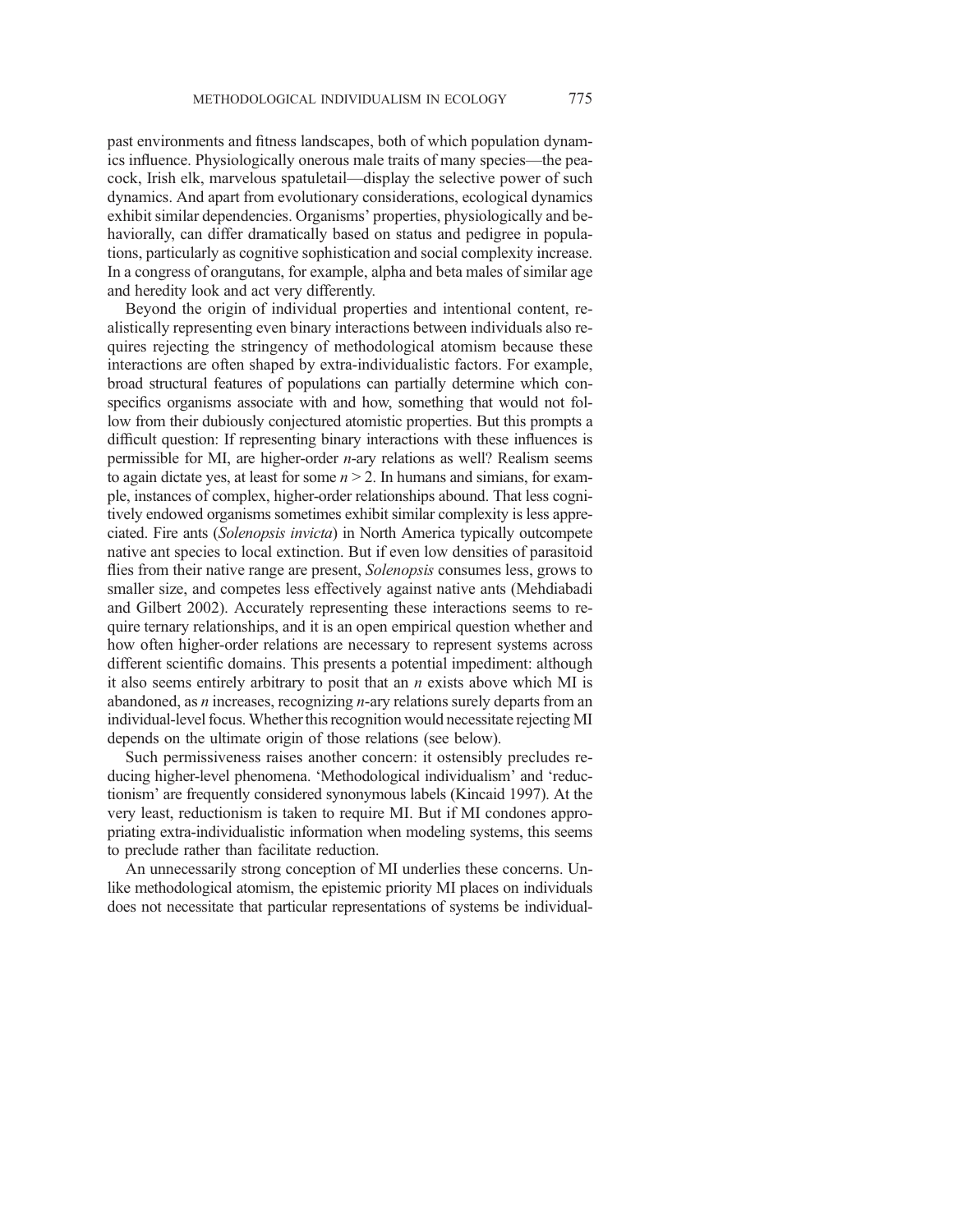istically pure, free from any influence of extra-individualistic factors. Such a stringent criterion is tantamount to stipulating that mathematical proofs contain logical derivations for every proposition they utilize, however foundational or well established. For proofs in all but a small subset of issues in the most foundational fields, the goal is not to establish theorems from the axiomatic ground up. Rather, specific proofs establish new theorems conditional on others, some of which may be controversial or even actively doubted. IBMs function similarly for reductionist programs. They establish how properties and interactions between individuals, which in turn may depend on input from extra-individualistic sources, can account for higher-level phenomena. Whether the phenomena can be fully accounted for ultimately depends on whether this input can itself be accounted for individualistically. In cases with such input, IBMs therefore facilitate a kind of conditional reduction: conditional on the relevant extra-individualistic features being reducible, IBMs show how reductionism's front can advance. A genuine exception to MI and reductionism only obtains if they cannot.

Whether these features are ultimately reducible is an exceedingly difficult context-dependent and in part empirical question that the current state of scientific knowledge often only gives dim glimpses of. Occasionally, it is relatively clear. An institution's culture may shape the beliefs, intentions, and actions of agents within it and influence how and with whom they interact. But tracing an institution's origin back to a charter among individual founders and the subsequent history of individual decisions responsible for its culture presumably eliminates this higher-level influence. There is likely a reminder, of course, in the legal and governmental framework without which charters could not exist, but no insurmountable obstacle appears to preclude iteratively adopting precisely the same approach, at least in principle. Practical priorities may make such monumental undertakings an unwise allocation of limited resources, but pragmatic considerations do not challenge the plausibility of these social entities and phenomena ultimately being accounted for individualistically. Individualistic accounts of how monetary institutions emerge from bartering interactions as much more efficient exchange mechanisms are a widely heralded MI success (see Nozick 1977).

Social phenomena that are not purposive artifacts of human planning, such as widely shared fairness and equality norms, pose a more formidable challenge. They likely predated legal and political institutions and thereby elude the MI strategy just described. They do not elude, however, a wide range of "bottom-up" modeling techniques based on replicator dynamics.<sup>3</sup> Replicator dynamics constitute a simple model of evolution in which populations change through differential reproduction, or differential imitation for

3. See Skyrms (1996) for an accessible introduction.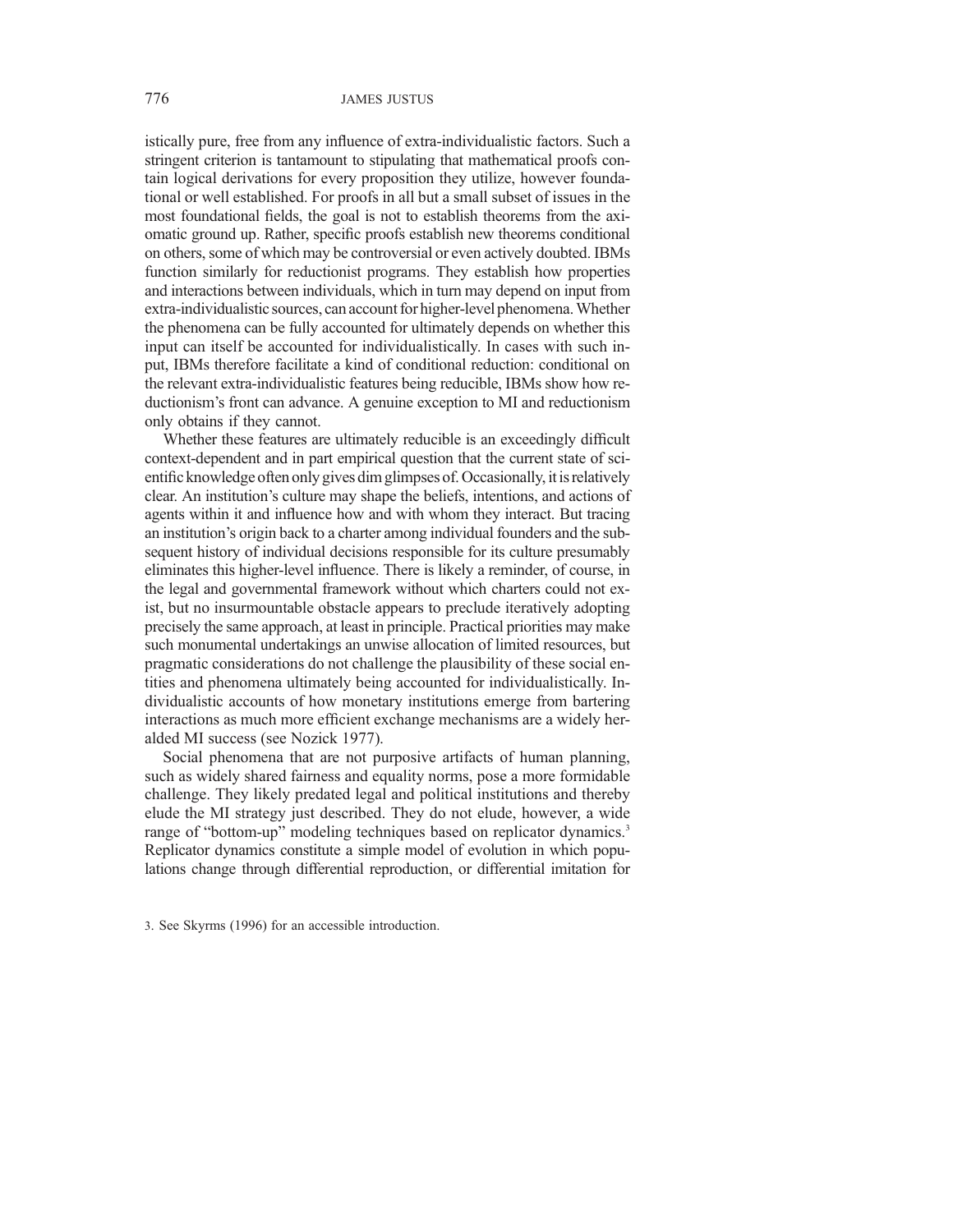cultural evolution. The approach does not necessitate that individuals be represented explicitly, but, intriguingly, when individual-level dynamics are included, modeling results often become more plausible. Alexander and Skyrms (1999), for example, analyze potential evolutionary origins of the widespread sense of distributive justice with two-player divide-the-dollar bargaining games. Each player formulates a bottom-line demand about how a dollar should be distributed. If demands jointly exceed \$1, no one gets anything; otherwise, each gets what was demanded. Game-theoretic experiments overwhelmingly result in fair, 50-50 splits, which classical rational choice theory cannot explain. Standard replicator dynamics, which assume that individuals randomly pair to bargain from a very large population, offers a better explanation. Fair division goes to fixation more often than not, and the farther other divisions are from fair, the lower their probability. But by far the best results emerge when locality is imposed on interactions. When individuals bargain only with their eight-member Moore neighborhood rather than randomly, fair division almost always goes to fixation, which closely fits empirical facts, and it fixes much more rapidly. This provides a striking glimpse of how social and moral norms might emerge from individual-level dynamics. Much more remains to be explored with these techniques, but they have already uncovered tantalizing suggestions about how lower-level dynamics, even among rudimentary creatures, might generate primitive social norms (Skyrms 1996), representational information (Skyrms 2010), category formation (Skryms 2010), and others. The next section explains how emergence occurs similarly in ecology. Of course, endorsing MI does not require committing to this modeling strategy's universal applicability or success. But its successes to date demonstrate that the dependency of some individual-level properties and interactions on higher-level factors poses interesting questions for future research, rather than revealing insurmountable obstacles to reduction.

A final clarification: MI's ambition is often overstated. MI maintains that nonindividualistic explanations are often inferior, incomplete, and therefore too often inadequate, but they are not thereby specious or necessarily useless. Regarding explanation, for instance, MI need not commit to the misguided view that wholes are only explainable by properties of individuals and their interactions with each other and the environment. This is only attractive on an implausible view that there is a uniquely correct explanation, or kind of explanation, for a given explanandum. The same holds for model representation. Explanations and models serve a variety of ends, and some well-established ends—enhancing understanding, empirical adequacy, discovering underlying mechanisms, or expanding a theory's scope—are served in a variety of ways. "Science has room for both lumpers and splitters," as Sober (1999, 551) deftly put it.

Having emerged from a conceptual thicket of potential confusion with a clearer understanding of MI, its plausibility and merits in ecology can be as-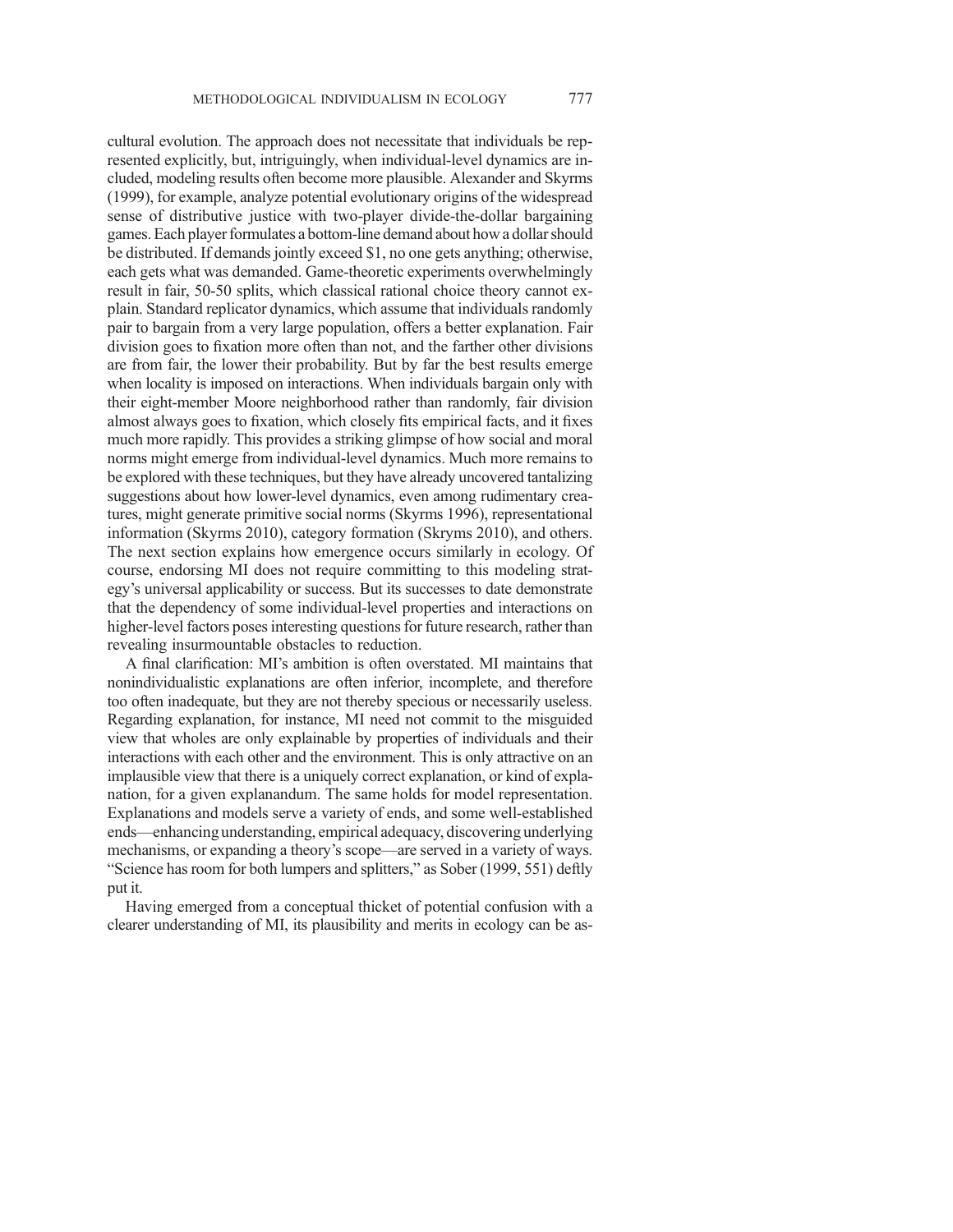sessed. Section 4 proceeds from the most plausible and least controversial points of support to more contentious issues of emergence.

### 4. Supervenience, Compositionality, and Emergence in Ecology

Supervenience.—Although methodological doctrines do not entail metaphysical ones, the latter can bear on the former. If one domain fails to supervene on another, for example, the latter presumably cannot be an adequate methodologically individualistic basis for the former. Since one domain's facts would not determine those of another, some facts of the nonsupervening domain would be unascertainable via the other. MI has been criticized in the social sciences on this ground (Epstein 2012), but no alleged obstacle there threatens the claim that population and community facts supervene on properties of individual organisms, their interrelations, and relations with the environment.

Compositionality.—Undergirding supervenience in ecology is another uncontroversial claim: individual organisms constitute biological populations and communities.<sup>4</sup> This compositionality removes a gap frequently thought to pose insuperable obstacles to reduction in other contexts: the inability to bridge fundamentally different domains. As lodged against reductive aspirations, such gaps have been maintained for connections between mind and body, psychology and neurobiology, first- and third-person perspectives, classical and molecular genetics, and others. And even when these domains are taken to be systematically related, the nature of the relationship is usually conceptualized as instantiation, realization, or simple correlation, rather than mereologically. Ecology's purview fortunately does not span fundamentally different domains, so it happily avoids an intractable "hard problem."<sup>5</sup>

Emergence.—Supervenience and compositionality are uncontroversial in ecology. Emergence is not. Though far from consensus, some population-,

5. One might think that this is too quick. Perhaps compositionality can fail when domains are not considered fundamentally different. Kincaid (2004, 302) suggests that some social entities, such as 'society', might contain nonindividuals, such as 'capital'. The institutions of 'money' and 'property' might also be candidates. Irrespective of whether these should be considered proper societal parts or simply by-products of interactions between parts, biological populations and communities seem to contain no counterparts that challenge compositionality.

<sup>4.</sup> This uncontroversial claim is largely unrelated to contentious issues about how population concepts should be characterized (see Millstein 2009). The latter primarily concern what kind and how strong relations must be between conspecifics (causally, genealogically, or spatiotemporally) for a defensible population concept to apply, rather than whether populations are composed of conspecifics. Indeed, all definitions of population concepts in that debate affirm compositionality. Note that an analogous compositionality claim is also plausible for ecosystems: they are composed of individual organisms and their abiotic environments.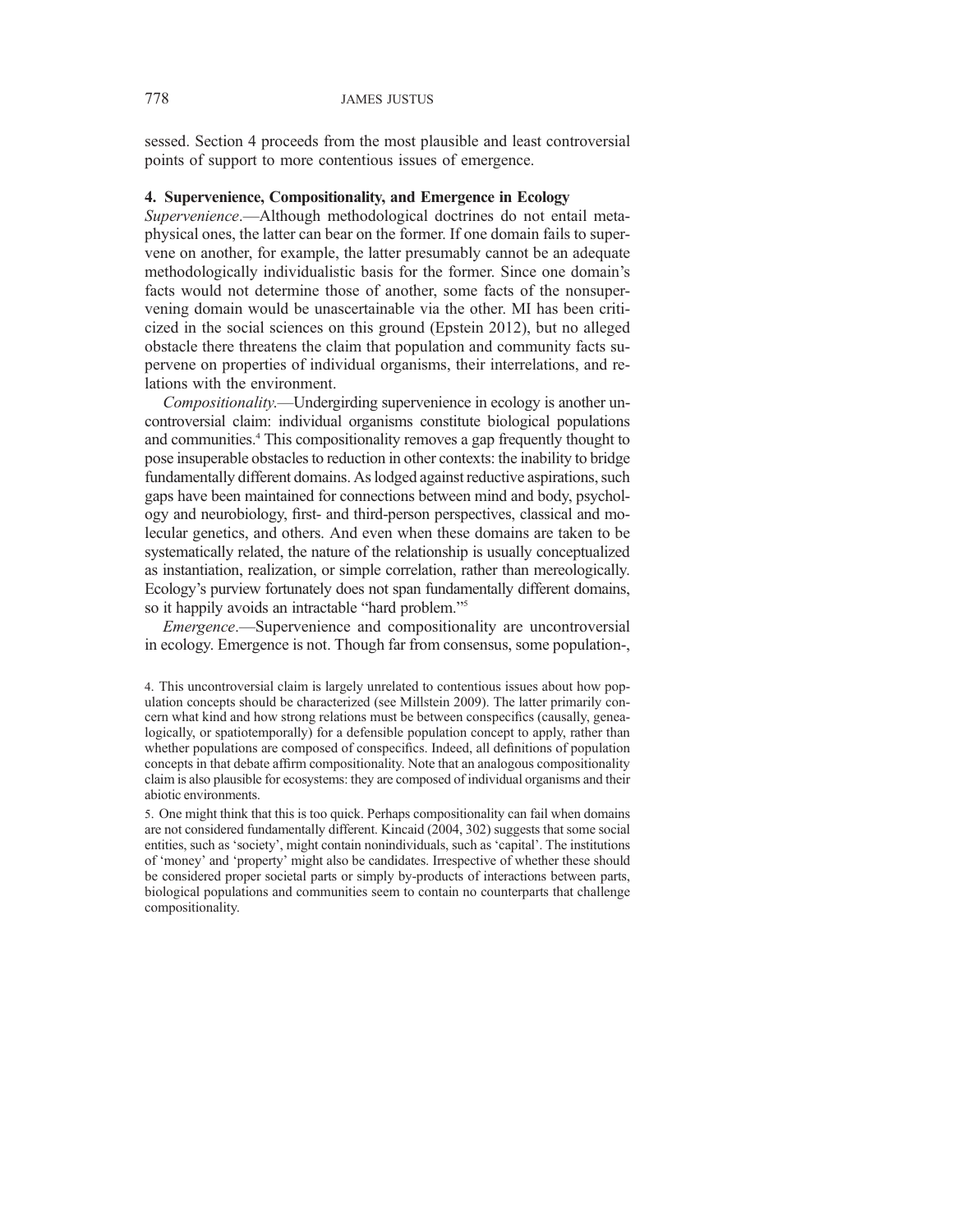community-, and ecosystem-level properties are considered emergent and thus impervious to reductive analysis (see Drake et al. 2007 for a sampling). A survey is impossible here, but one prominent, well-studied candidate for ecological emergence that has garnered philosophical attention illustrates underappreciated merits of MI outside the social sciences and reveals particularly clearly how IBMs can contribute to reductive (and deflationary) accounts of putatively "emergent" properties: community stability.

The concept has a long history, tracing back at least to Aristotle's ideas about a balance of nature, if not earlier (Egerton 1973). It was only formulated in precise terms, however, in the mid-twentieth century with seminal work by Robert MacArthur and Robert May, among others (see Justus 2008a, secs. 1–4). Their characterizations differed, and that pluralism continues today. But among the diversity of notions, one definition initially developed by David Tilman (1999) to assess the stability of grassland communities is widely entrenched, particularly among field ecologists. His concept, labeled 'temporal stability', focuses on how population biomasses in communities vary over time. In particular, temporal stability decreases as biomass variability increases, the motivating idea being that if two series of abundances are plotted across time, the stabler one exhibits less fluctuation. Measuring temporal stability therefore requires empirical measurement of biomasses over some period. More precisely, let  $B_i$  be a random variable designating the biomass of species  $i$  in an *n*-species community C assayed during some time period, and let  $\overline{B_i}$  designate the expected value of  $B_i$  for that period. Temporal stability  $S_t$  of C is then

$$
S_{t}(C) = \frac{\text{[mean species biomass]}}{\sqrt{\text{[biomass variance]}} + \text{[biomass covariance]}}
$$

$$
= \frac{\sum_{i=1}^{n} \overline{B}_{i}}{\sqrt{\sum_{i=1}^{n} \text{Var}(B_{i}) + \sum_{i=1}^{n} \sum_{j=1}^{n} \text{Cov}(B_{i}, B_{j})}},
$$
(2)

where Var and Cov designate variance and covariance, respectively. With this equation,  $S_t$  precisely characterizes ecological stability in terms of biomass constancy of the community's species. Precision is too often lacking when putatively emergent phenomena are discussed, so  $S<sub>i</sub>$  affords a rare opportunity.

With this account of stability in mind, Maclaurin and Sterelny (2008, sec. 6.4) argue that it constitutes an emergent property, immune to the reductive craft of MI. Their contrast is labeled an "individualistic" view of communities in which abundances and distributions of organisms are largely con-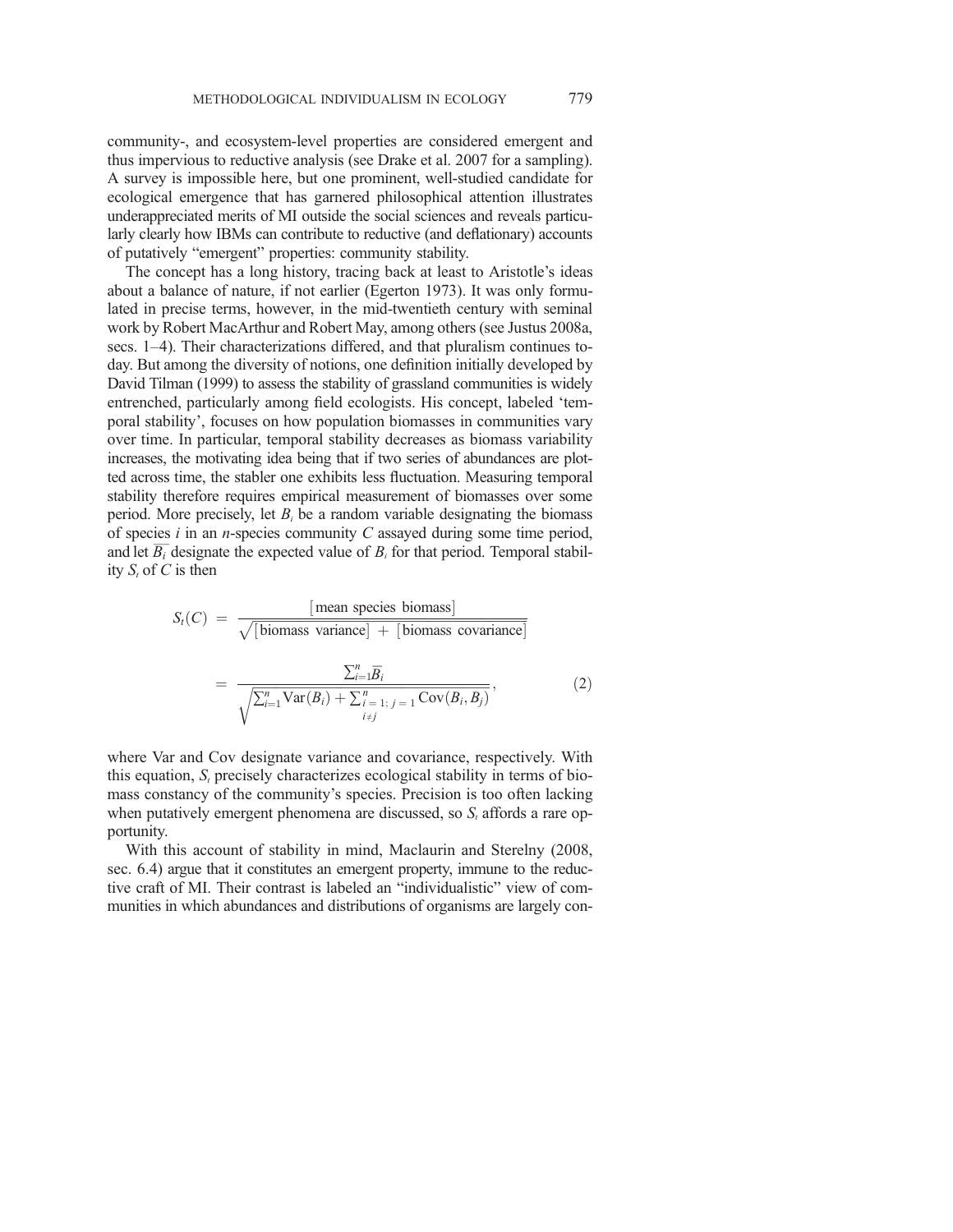trolled by abiotic factors, not interorganismal interactions. As embodied by seminal figures such as Henry Gleason and Robert Whittaker, this view reflects a long-standing theoretical orientation in ecology according to which ostensibly community-level properties simply derive from patterns of abiotic factors impacting different species; lower-level interactions are causally negligible or fail to produce anything novel at the community level. The marked difference between this austere conception of individualism and MI should be clear. While MI countenances interactions between individuals in accounts of higher-level phenomena, the conception Maclaurin and Sterelny describe corresponds most closely with methodological atomism (see sec. 3). Such a constraint would seem to preclude canonical cases of past reduction—thermodynamics to statistical mechanics, Newtonian mechanics to relativity theory, and so on—reductions that depend indispensably on lower-level entities interacting in specific ways. Championing ecological emergence based on the implausibility of ecological atomism would therefore be a victory too easily achieved. Marginal controversy exists, but as Maclaurin and Sterelny themselves document, few contemporary ecologists doubt that biological interactions such as competition, predation, obligate mutualism, and others shape the composition and structure of communities.<sup>6</sup>

Nor is any conceptual difficulty posed for MI by the substantive propositions Maclaurin and Sterlney (2008) associate with emergence, that communities are "real" or that there are causally efficacious properties usually described at the community level.<sup>7</sup> These are open questions that depend on empirical data, and both contentions are consistent with MI. Tilman's own extensive grassland studies have attempted to demonstrate, for instance, that community stability is responsible for and/or produced by diversity, another community-level property (Tilman, Reich, and Knops 2006). And Sterelny (2001) himself convincingly argues for the reality of communities (at least in the past) based on extensive analysis of paleoecological data. These are reasonable contentions, but they do not establish anything meriting the label 'emergence', which Maclaurin and Sterelny characterize as the idea that community properties "are not just an extrapolation of" (2008, 113) or are "not simple reflections of " (120) the properties of individuals. Emergence so conceived, they claim, challenges the reductive view that "all important system-

<sup>6.</sup> Note that even "individualistic" communities in Maclaurin and Sterelny's sense can be highly temporally stable. Without further restrictions, presumably on interspecific covariances, nothing about  $S_t$  prohibits or renders it unlikely that biomass means are high (numerator) and variances and covariances are low (denominator) in communities governed primarily by abiotic factors of the kind described. Variable  $S<sub>i</sub>$  may therefore poorly indicate the higher-level causal integration they take emergence to require.

<sup>7.</sup> "Communities are real, causally important ecological systems if they have emergent or ensemble properties" (Maclaurin and Sterelny 2008, 113).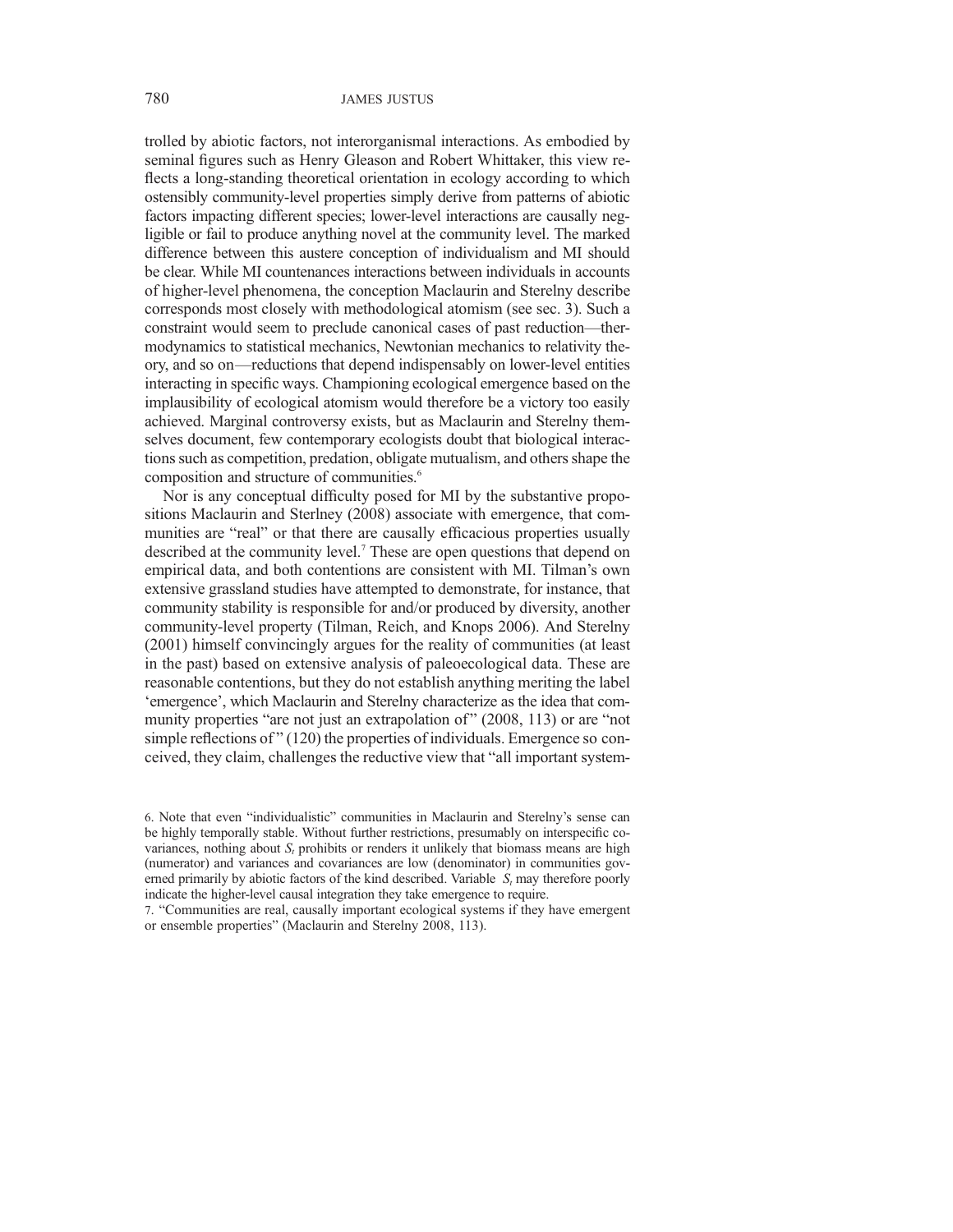level behavior can be explained, and can only be explained, by explaining the behavior of the parts" (2008, 120).

Before turning to whether temporal stability is emergent in the intended sense, one might think that once causally efficacious properties are described at a higher level, emergence has been established. This criterion is much too weak. Car crashes offer a straightforward example. In analyzing a crash, a car's total mass is (correctly) represented as causally efficacious. It accounts, for instance, for how far a car penetrated a storefront, propelled a pedestrian, and so on. But the total mass is simply the sum of, and therefore simply reflects, the masses of car components. Causal efficacy at a higher level therefore provides a poor guide to emergence. And note that beyond such straightforward cases, the same conclusion holds for more complex higher-level properties. The car's propulsive causal capability, for example, reflects its parts and their interactions, and explanations of that capability would thereby derive from behaviors of its parts.

What is missing from Maclaurin and Sterelny's analysis is an account of how temporal stability is any different. If emergence amounts to anything, it precludes reductive analyses of higher-level properties in terms of lower-level properties. The calculation is obviously more complicated than summing car part masses, but in an explicit formula equation (2) indicates exactly how a community-level property reflects population-level properties, namely, biomass means, variances, and covariances. Once population-level details are set, not only is this community-level property fixed, but its precise magnitude can be calculated, and the contributions different population biomasses make to it can be inspected. Population biomasses, in turn, exhibit a much simpler, aggregative relationship with the biomasses of individual organisms composing them.8 It therefore seems that temporal stability is not emergent. It can be reductively accounted for by the properties and behavior of a community's parts.

5. Reductive Unification in Ecology. In trade-offs between breadth and depth, MI is usually faulted for aligning too rigidly with depth. But scientific history shows that this charge is frequently unfair. Finding underlying connections or commonality is often the means to greater generality; reduction is sometimes the conduit of unification.

There are several unificatory targets in ecology. Perhaps the most prized is the elusive integration of classical population-community ecology (see sec. 2) and ecosystem ecology. Biological entities are the primary focus of the for-

<sup>8.</sup> In fact, at least two types of IBMs, so-called fixed-radius neighborhood and zone of influence models, have been developed to study how the distribution of sizes of individual organisms, their density in areas, and physiological differences might influence populations' overall biomass (see Grimm and Railsback 2005, sec. 6.7).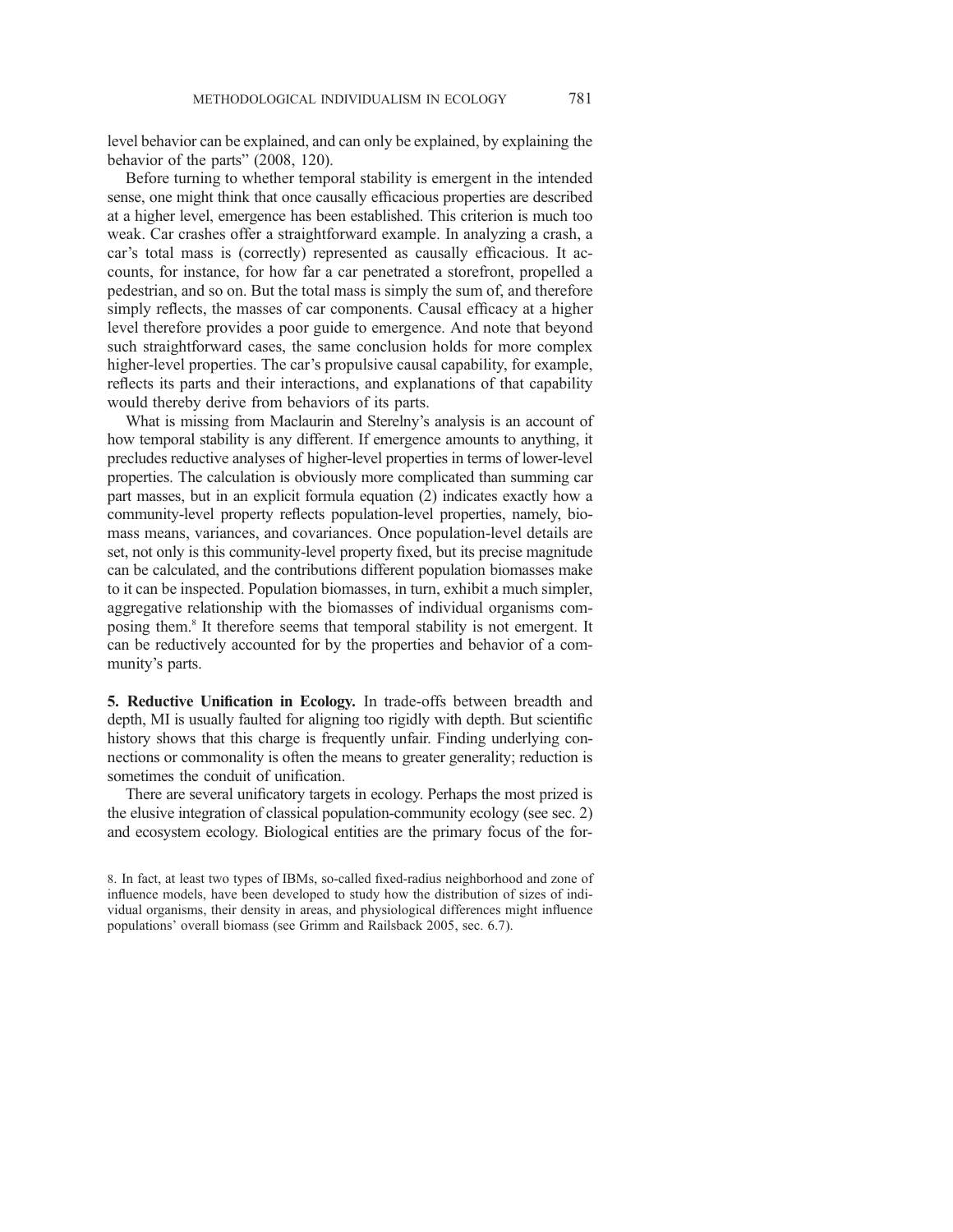## 782 JAMES JUSTUS

mer, and its models address issues concerning species composition, intraspecific dynamics, and interspecific interactions between coexisting species. The abiotic environment has little, and rarely an explicit, role in these models. In contrast, energy and material flows through biotic interactions and abiotic mechanisms are the principal focus of ecosystem ecology. For instance, tracing cycles of nitrogen as it is processed by organisms and flows through physical channels is one of many such targets of analysis.

Given their contrasting perspectives, models developed in each subfield differ markedly. The causal relations represented are quite dissimilar, and even the variables considered are usually completely disparate. The prospects of synthesizing such divergent modeling approaches therefore seem dim, and, unsurprisingly, relatively few ecologists have attempted. Loreau's (2010) recent and cogent attempt, however, not only is one of the most promising but also showcases MI's salience for ecological modeling.

Loreau tries to integrate several models in population-community and ecosystem ecology, which involves making connections between intratrophic-level species diversity and ecosystem functioning, interactions in food webs and ecosystem functioning, indirect mutualism and nutrient cycling, population stability and ecosystem stability, and many others. Surveying such extensive and mathematically sophisticated results is impossible here, but fortunately there is a manageable core. The edifice's foundation is a theoretical insight about how population-community and ecosystem perspectives can be bridged that Loreau then applies, elaborates, and scales in different contexts to affect broader integration. And, crucially, the connection concerns the mass and energy budgets of individual organisms. Before giving the relevant equation, Loreau explains why such a bridge should exist:

Ecosystem ecology and eco-physiology share the concepts of mass and energy budgets as tools for understanding the acquisition, allocation, and disposal of materials and energy in the metabolism and life cycle of both organisms and ecosystems. On the other hand, growth and reproduction are the two processes at the individual level that are responsible for population growth, and these processes place high demands on energy and materials in the metabolism of individual organisms. Thus, the unification of population and ecosystem approaches should be rooted in the ecophysiology of organisms, in particular, in the constraints that govern the acquisition, allocation, and disposal of materials and energy. (2010, 9; emphasis added)

Loreau believes that the following equation captures the insight:

$$
P = \varepsilon (C - \mu B) > 0,\t\t(3)
$$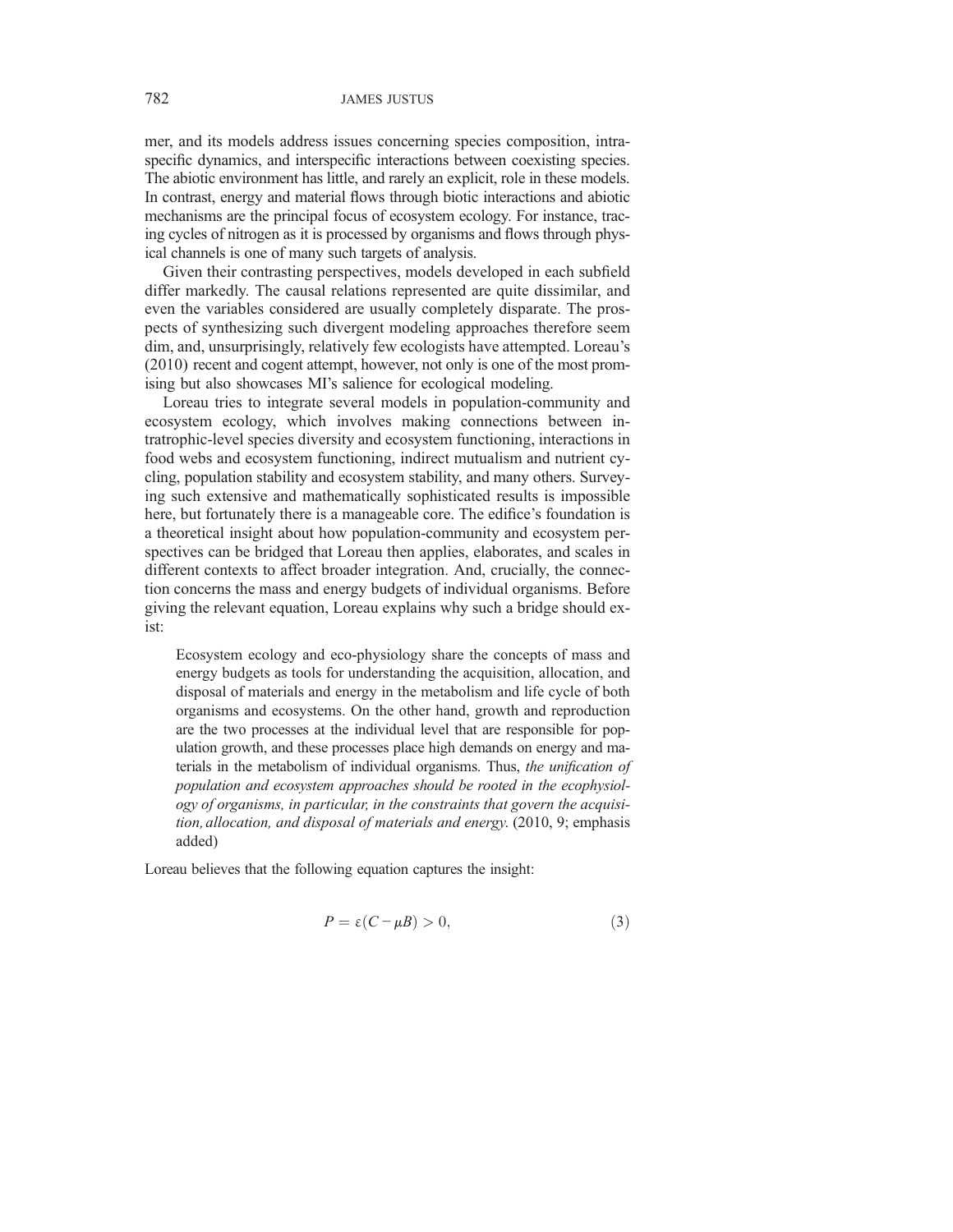where  $P$  designates total organismal production (tissue growth and reproduction), C designates energy consumption, B designates organismal biomass,  $\mu$  designates mass-specific basal metabolic rate, and  $\varepsilon$  designates production efficiency beyond basal metabolism, that is, the efficiency with which consumed energy is converted into tissue growth or reproductive output beyond what survival requires.

If  $P > 0$ , organisms consume enough energy to grow and/or reproduce. When aggregated across individuals, this determines whether populations grow or shrink. Equation (3) therefore links factors typically in ecosystem ecology's purview (available energy in organisms' environments and organismal physiology) with individual growth and, scaling up, population growth. Through this link, familiar models of population ecology, such as the logistic equation and equation (1) from above, can incorporate principles of and models developed within ecosystem ecology.

The two domains of models being reconciled both largely ignore individual variation. Loreau follows suit to affect their integration. He recognizes, however, that the mathematical "convenience" (2010, 13) of this unrealistic abstraction constitutes a nontrivial limitation, one ecologists working with IBMs are unwilling to accept. In fact, equation (3) and related equations are commonplace within IBMs, and spatially explicit representations of individual-level variability organismal production often yield significantly different results than when all individuals are idealized as equal (see Grimm and Railsback 2005, sec. 7). Loreau does not pursue individual-based modeling, but the crucial insight undergirding his expansive integrative project nevertheless stems from the representational import of the individual level.

6. Conclusion. As a relatively new modeling strategy in ecology, individualbased modeling does not benefit from the mathematically sophisticated techniques developed to analyze classical ecological models over several decades. Instead, IBMs opt for enhanced specificity and the greater realism it furnishes by making individual organisms the explanatory and representational priority. In so doing, individual-based modeling draws from a general, individualistic approach to understanding the world with a long tradition in the social sciences known as 'methodological individualism'. This paper has argued that it is as fruitful in ecology as it is there.

#### **REFERENCES**

- Alexander, J., and B. Skyrms. 1999. "Bargaining with Neighbors: Is Justice Contagious?" Journal of Philosophy 96:588–98.
- Azzouni, J. 2004. Deflating Existential Consequence. New York: Oxford University Press.

Drake, J., M. Fuller, C. Zimmerman, and J. Gamarra. 2007. "Emergence in Ecological Systems." In From Energetics to Ecosystems: The Dynamics and Structure of Ecological Systems, ed. N. Rooney, K. McCann, and D. Noakes, 157–84. New York: Springer.